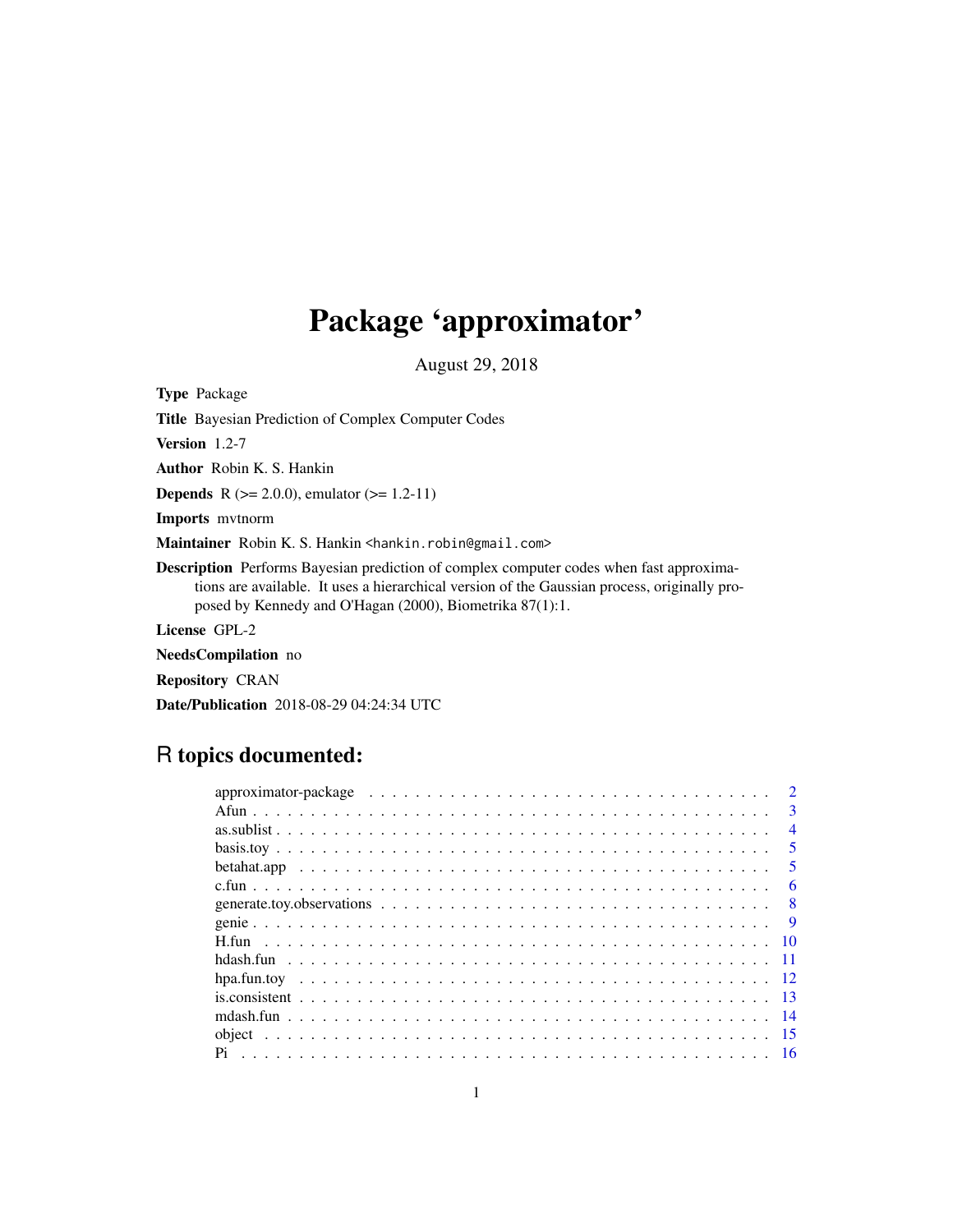<span id="page-1-0"></span>

| Index |  |  |  |  |  |  |  |  |  |  |  |  |  |  |  |  |  |  |
|-------|--|--|--|--|--|--|--|--|--|--|--|--|--|--|--|--|--|--|
|       |  |  |  |  |  |  |  |  |  |  |  |  |  |  |  |  |  |  |
|       |  |  |  |  |  |  |  |  |  |  |  |  |  |  |  |  |  |  |
|       |  |  |  |  |  |  |  |  |  |  |  |  |  |  |  |  |  |  |
|       |  |  |  |  |  |  |  |  |  |  |  |  |  |  |  |  |  |  |
|       |  |  |  |  |  |  |  |  |  |  |  |  |  |  |  |  |  |  |

approximator-package *Bayesian approximation of computer models when fast approximations are available*

# Description

Implements the ideas of Kennedy and O'Hagan 2000 (see references).

#### Details

| Package: | approximator     |
|----------|------------------|
| Type:    | Package          |
| Version: | 1.0              |
| Date:    | $2006 - 01 - 10$ |
| License: | GPL              |

This package implements the Bayesian approximation techniques discussed in Kennedy and O'Hagan 2000.

In its simplest form, it takes input from a "slow" but accurate code and a "fast" but inaccurate code, each run at different points in parameter space. The approximator package then uses both sets of model runs to infer what the slow code would produce at a given, untried point in parameter space.

The package includes functionality to work with a hierarchy of codes with increasing accuracy.

#### Author(s)

Robin K. S. Hankin

Maintainer: <hankin.robin@gmail.com>

# References

R. K. S. Hankin 2005. "Introducing BACCO, an R bundle for Bayesian analysis of computer code output", Journal of Statistical Software, 14(16)

M. C. Kennedy and A. O'Hagan 2000. "Predicting the output from a complex computer code when fast approximations are available" Biometrika, 87(1): pp1-13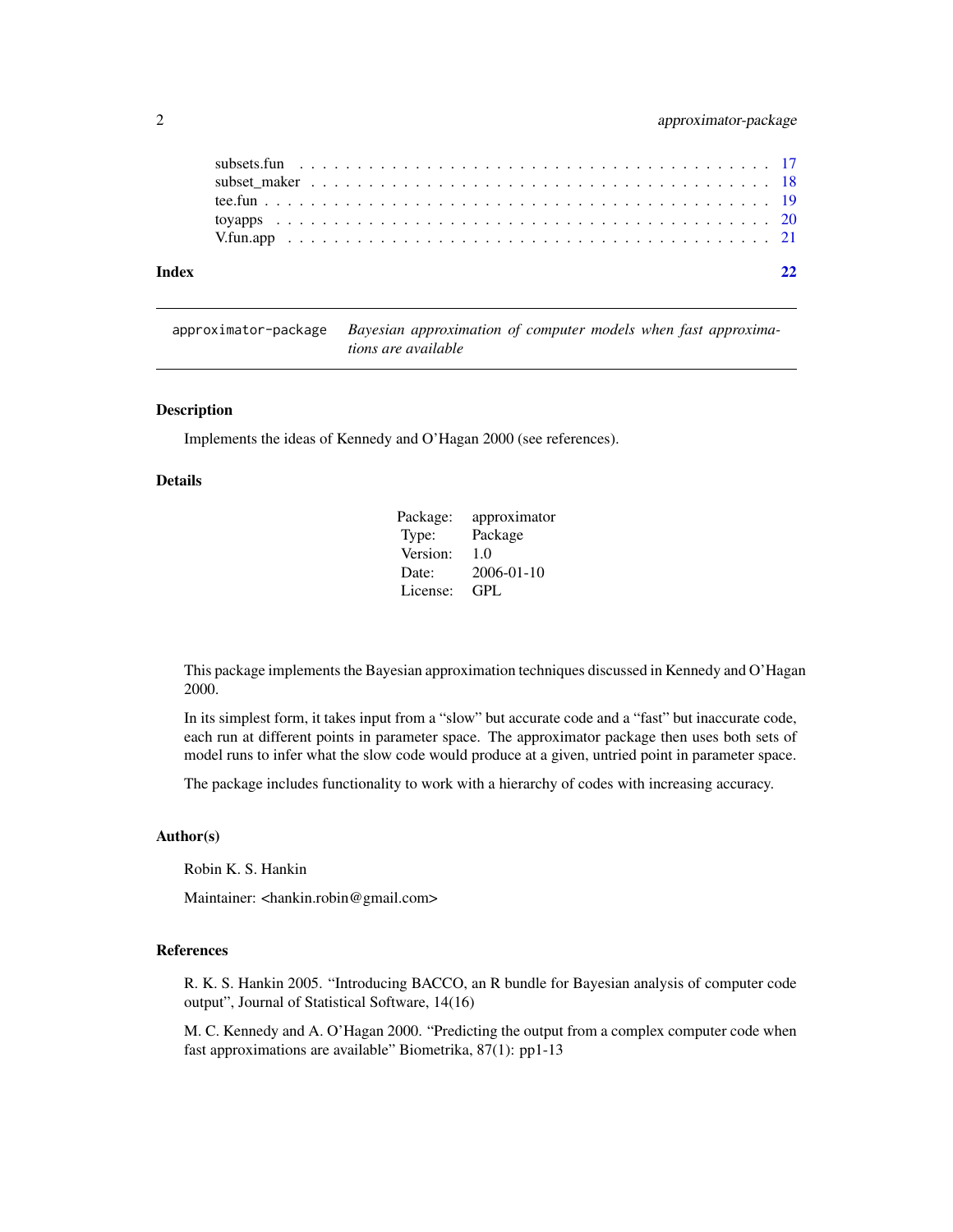#### <span id="page-2-0"></span> $A$ fun $3$

# Examples

```
data(toyapps)
mdash.fun(x=1:3, D1=D1.toy, subsets=subsets.toy, hpa=hpa.toy, z=z.toy, basis=basis.toy)
```
<span id="page-2-1"></span>

# Afun *Matrix of correlations between two sets of points*

# Description

Returns the matrix of correlations of code output at each level evaluated at points on the design matrix.

# Usage

Afun(level, Di, Dj, hpa)

#### Arguments

| level | The level. This enters via the correlation scales |
|-------|---------------------------------------------------|
| Di    | First set of points                               |
| Di    | Second set of points                              |
| hpa   | Hyperparameter object                             |

# Details

This is essentially a convenient wrapper for function corr.matrix. It is not really intended for the end user.

# Author(s)

Robin K. S. Hankin

# References

M. C. Kennedy and A. O'Hagan 2000. "Predicting the output from a complex computer code when fast approximations are available" Biometrika, 87(1): pp1-13

# See Also

[corr](#page-0-0),[c\\_fun](#page-5-1)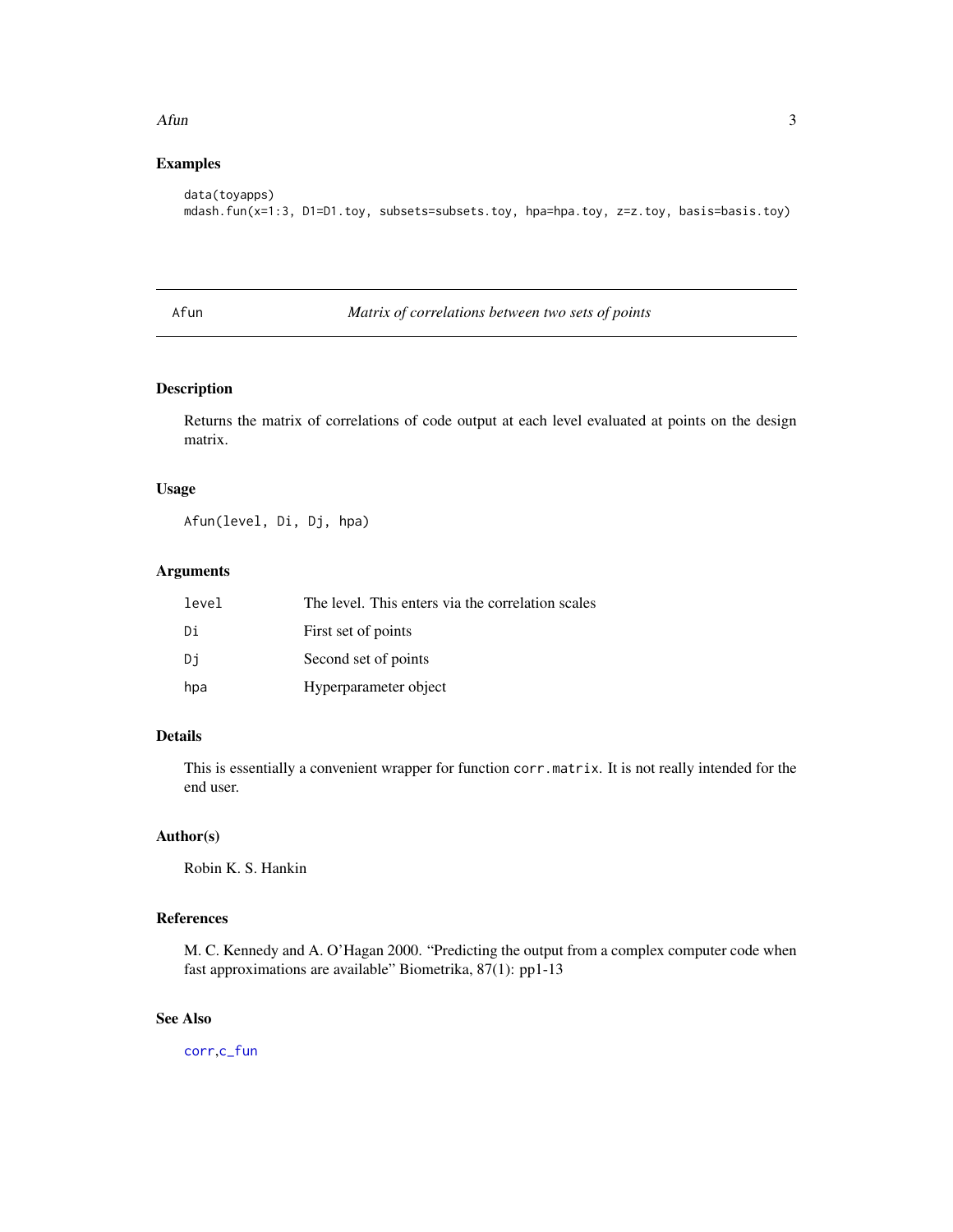# Examples

```
data(toyapps)
D2 <- D1.toy[subsets.toy[[2]],]
D3 <- D1.toy[subsets.toy[[3]],]
Afun(1,D2,D3,hpa.toy)
Afun(2,D2,D3,hpa.toy)
```

| as.sublist | Converts a level one design matrix and a subsets object into a list of |
|------------|------------------------------------------------------------------------|
|            | design matrices, one for each level                                    |

# Description

Given a level one design matrix, and a subsets object, convert into a list of design matrices, each one of which is the design matrix for its own level

# Usage

as.sublist(D1, subsets)

#### Arguments

| D1      | Design matrix for level one code |
|---------|----------------------------------|
| subsets | subsets object                   |

# Author(s)

Robin K. S. Hankin

#### References

M. C. Kennedy and A. O'Hagan 2000. "Predicting the output from a complex computer code when fast approximations are available" Biometrika, 87(1): pp1-13

# Examples

```
data(toyapps)
as.sublist(D1=D1.toy , subsets=subsets.toy)
```
<span id="page-3-0"></span>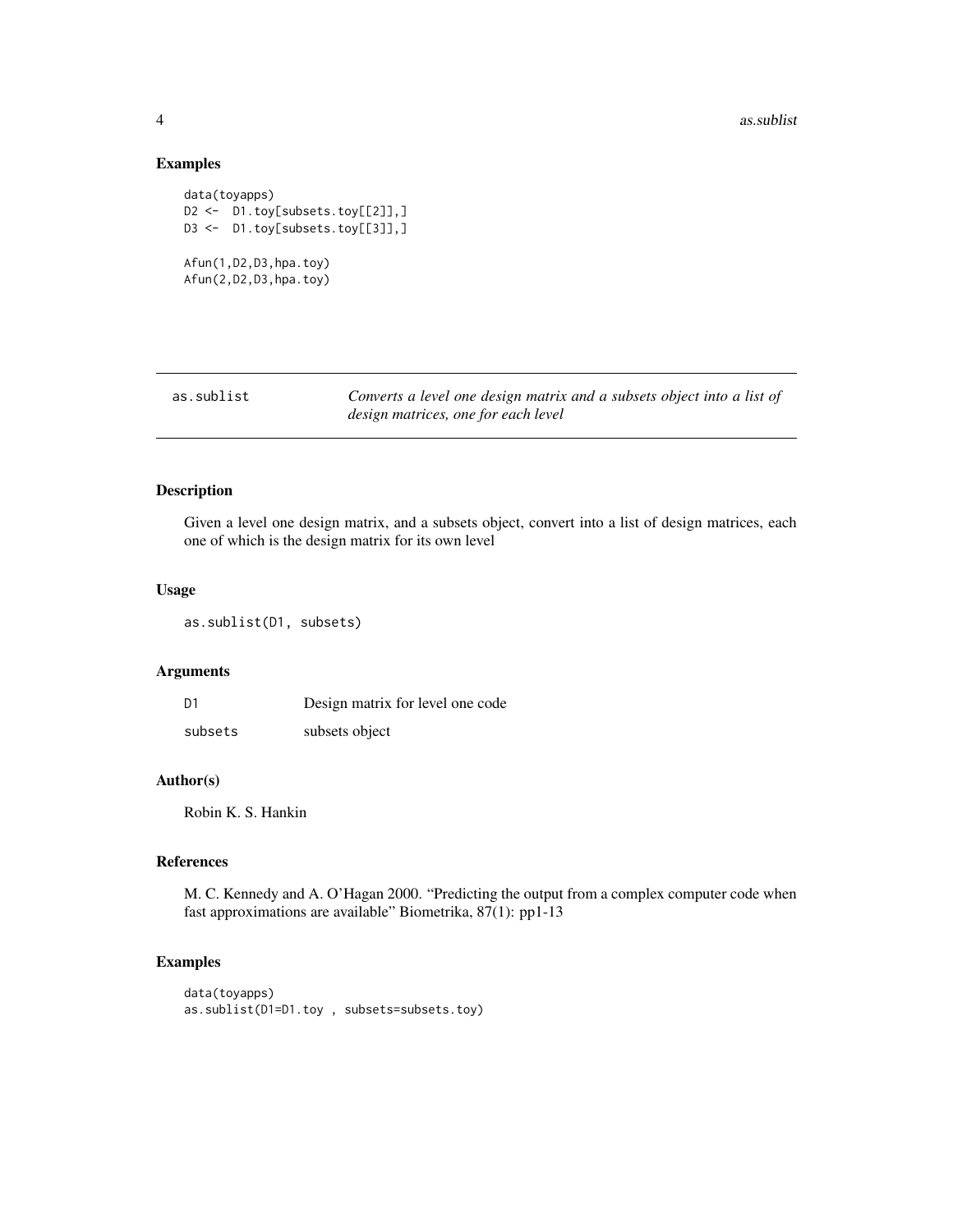<span id="page-4-0"></span>

A working example of a basis function

# Usage

basis.toy(x)

# Arguments

x Point in parameter space

# Author(s)

Robin K. S. Hankin

# References

M. C. Kennedy and A. O'Hagan 2000. "Predicting the output from a complex computer code when fast approximations are available" Biometrika, 87(1): pp1-13

# Examples

```
data(toyapps)
basis.toy(D1.toy)
```
betahat.app *Estimate for beta*

# Description

Returns the estimator for beta; equation 5. Function betahat.app() returns the estimate in terms of fundamental variables; betahat.app.H() requires the H matrix.

# Usage

```
betahat.app.H(H, V = NULL, Vinv = NULL, z)
betahat.app(D1, subsets, basis, hpa, z, use.Vinv=TRUE)
```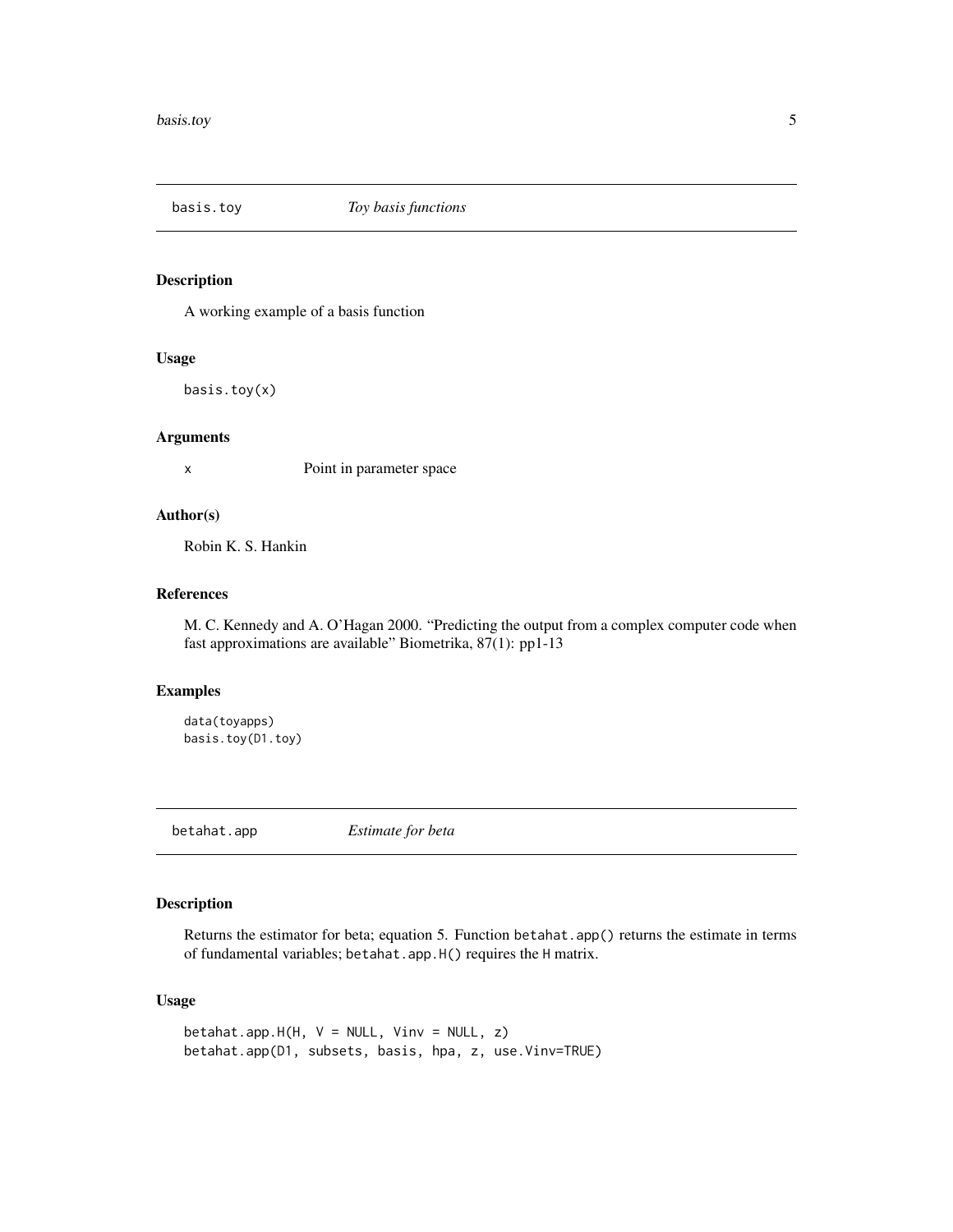#### <span id="page-5-0"></span>Arguments

| In betahat. app. $H()$ , the H matrix, eg that returned by $H$ . fun()                                                                                                                                                                                        |
|---------------------------------------------------------------------------------------------------------------------------------------------------------------------------------------------------------------------------------------------------------------|
| Variance matrix                                                                                                                                                                                                                                               |
| Inverse of variance matrix. If not supplied, it is calculated                                                                                                                                                                                                 |
| In function betahat.app(), a Boolean argument with default TRUE meaning to<br>calculate the inverse of the V matrix; and FALSE meaning to use a method which<br>does not involve calculating the inverse of V. The default method seems to be<br>faster; YMMV |
| vector of observations                                                                                                                                                                                                                                        |
| Design matrix for level 1 code                                                                                                                                                                                                                                |
| Subsets object                                                                                                                                                                                                                                                |
| Basis function                                                                                                                                                                                                                                                |
| Hyperparameter object                                                                                                                                                                                                                                         |
|                                                                                                                                                                                                                                                               |

### Author(s)

Robin K. S. Hankin

#### References

M. C. Kennedy and A. O'Hagan 2000. "Predicting the output from a complex computer code when fast approximations are available" Biometrika, 87(1): pp1-13

#### Examples

data(toyapps)

betahat.app(D1=D1.toy, subsets=subsets.toy, basis=basis.toy, hpa=hpa.toy, z=z.toy, use.Vinv=TRUE)

```
H <- H.fun.app(D1=D1.toy, subsets=subsets.toy, basis=basis.toy,hpa=hpa.toy)
V <- V.fun.app(D1=D1.toy, subsets=subsets.toy, hpa=hpa.toy)
betahat.app.H(H=H,V=V,z=z.toy)
```
c.fun *Correlations between points in parameter space*

# <span id="page-5-1"></span>Description

Correlation matrices between (sets of) points in parameter space, both prior (c\_fun()) and posterior (cdash.fun()).

# Usage

```
c_fun(x, xdash=x, subsets, hpa)
cdash.fun(x, xdash=x, V=NULL, Vinv=NULL, D1, subsets, basis, hpa, method=2)
```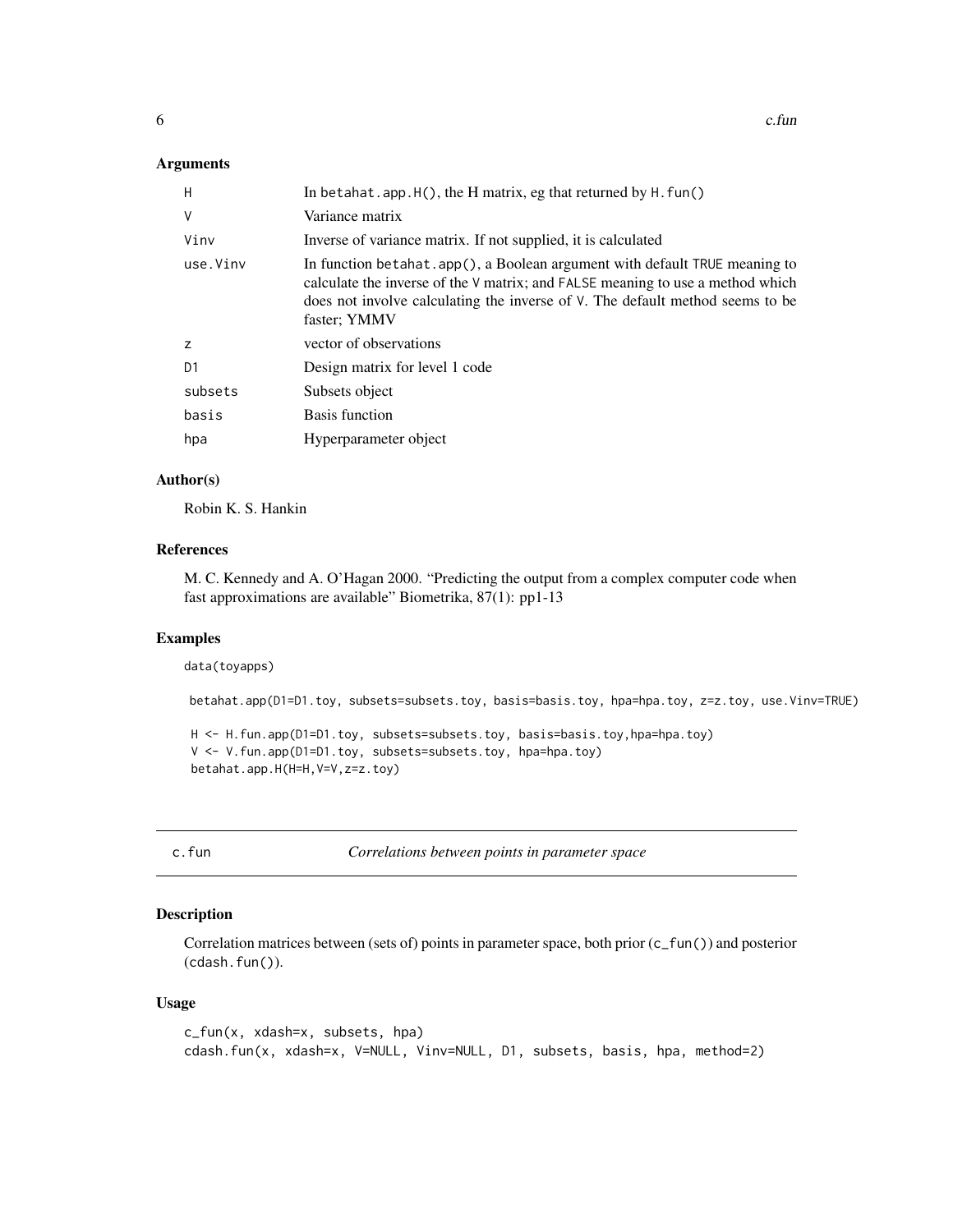#### <span id="page-6-0"></span> $c.$ fun $\qquad \qquad$

# Arguments

| Points in parameter space; or, if a matrix, interpret the rows as points in param-<br>eter space. Note that the default value of xdash (viz x) will return the variance-<br>covariance matrix of a set of points                                                  |
|-------------------------------------------------------------------------------------------------------------------------------------------------------------------------------------------------------------------------------------------------------------------|
| Design matrix                                                                                                                                                                                                                                                     |
| Subset object                                                                                                                                                                                                                                                     |
| hyperparameter object                                                                                                                                                                                                                                             |
| Basis function                                                                                                                                                                                                                                                    |
| In function cdash. fun(), the data covariance matrix and its inverse. If NULL,<br>the matrix will be calculated from scratch. Supplying a precalculated value for<br>V, and especially Vinv, makes for very much faster execution (edepending on<br>method)       |
| Integer specifying which of several algebraically identical methods to use. See<br>the source code for details, but default option 2 seems to be the best. Bear in<br>mind that option 3 does not require inversion of a matrix, but is not faster in<br>practice |
|                                                                                                                                                                                                                                                                   |

# Value

Returns a matrix of covariances

#### Note

Do not confuse function  $c_fun()$ , which computes  $c(x, x')$  defined just below equation 7 on page 4 with  $c_t(x, x')$  defined in equation 3 on page 3.

Consider the example given for two levels on page 4 just after equation 7:  $c(x, x') = c_2(x, x') + c_1(x)$  $\rho_1^2 c_1(x, x')$  is a kind of prior covariance matrix. Matrix  $c'(x, x')$  is a posterior covariance matrix, conditional on the code observations.

Function Afun() evaluates  $c_t(x, x')$  in a nice vectorized way.

Equation 7 of KOH2000 contains a typo.

# Author(s)

Robin K. S. Hankin

#### References

KOH2000

#### See Also

[Afun](#page-2-1)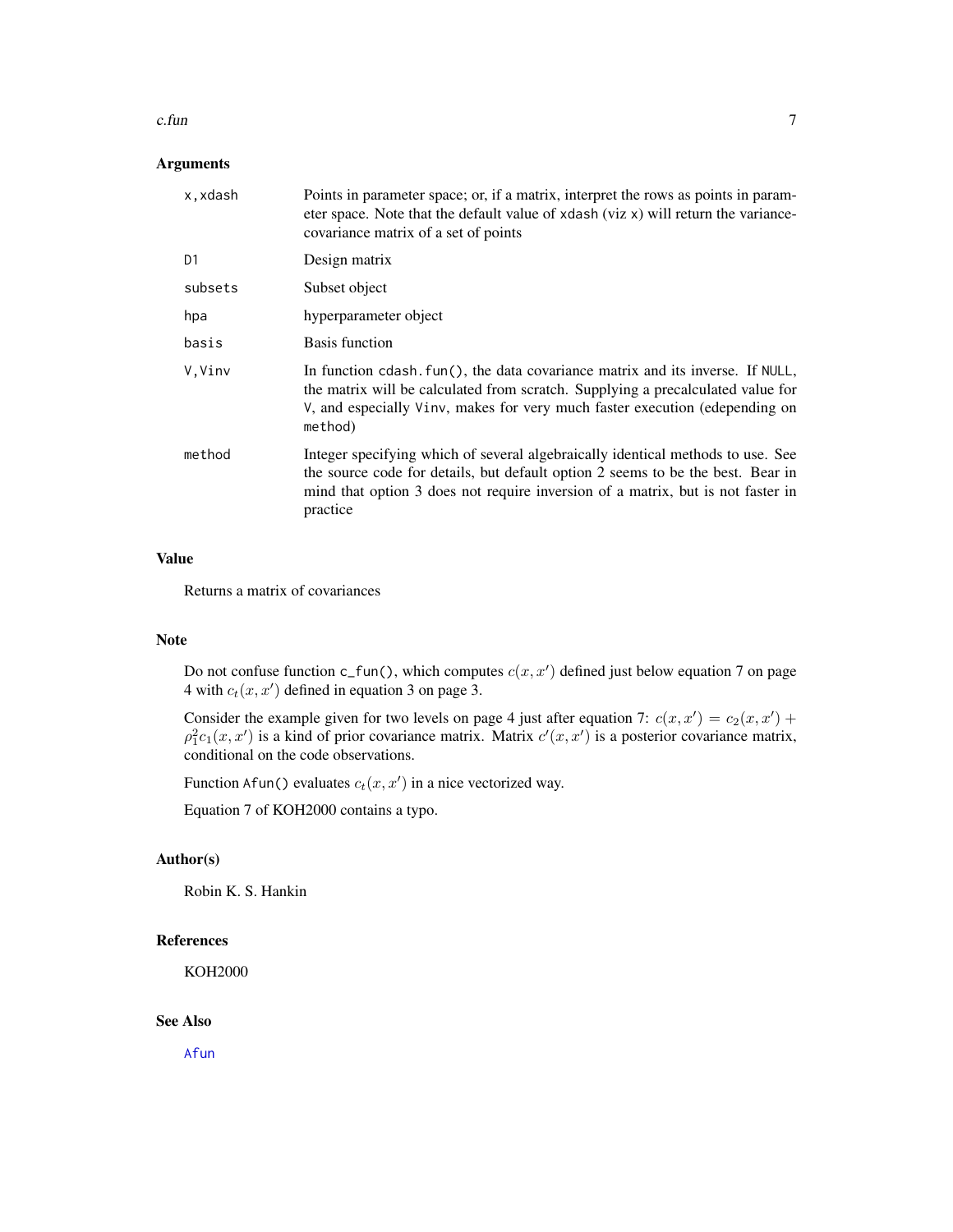### Examples

data(toyapps)

```
x \leftarrow latin.hypercube(4,3)
rownames(x) <- c("ash" , "elm" , "oak", "pine")
xdash <- latin.hypercube(7,3)
rownames(xdash) <- c("cod","bream","skate","sole","eel","crab","squid")
cdash.fun(x=x,xdash=xdash, D1=D1.toy, basis=basis.toy,subsets=subsets.toy, hpa=hpa.toy)
# Now add a point whose top-level value is known:
x <- rbind(x,D1.toy[subsets.toy[[4]][1],])
cdash.fun(x=x,xdash=xdash, D1=D1.toy, basis=basis.toy,subsets=subsets.toy, hpa=hpa.toy)
# Observe how the bottom row is zero (up to rounding error)
```
generate.toy.observations

*Er, generate toy observations*

# Description

Generates toy observations on four levels using either internal (unknown) parameters and hyperparameters, or user-supplied versions.

#### Usage

```
generate.toy.observations(D1, subsets, basis.fun, hpa = NULL, betas = NULL,
export.truth = FALSE)
```
#### Arguments

| D <sub>1</sub> | Design matrix for level 1 code                                                                                                                  |
|----------------|-------------------------------------------------------------------------------------------------------------------------------------------------|
| subsets        | Subset object                                                                                                                                   |
| basis.fun      | Basis function                                                                                                                                  |
| hpa            | Hyperparameter object. If NULL, use the internal (true but unknown) hyperpa-<br>rameter object                                                  |
| betas          | Regression coefficients. If NULL, use the internal (true but unknown) regression<br>coefficients                                                |
| export.truth   | Boolean, with default FALSE meaning to return synthetic observations and TRUE<br>meaning to return the actual hyperparameters and coefficients. |

#### Author(s)

Robin K. S. Hankin

<span id="page-7-0"></span>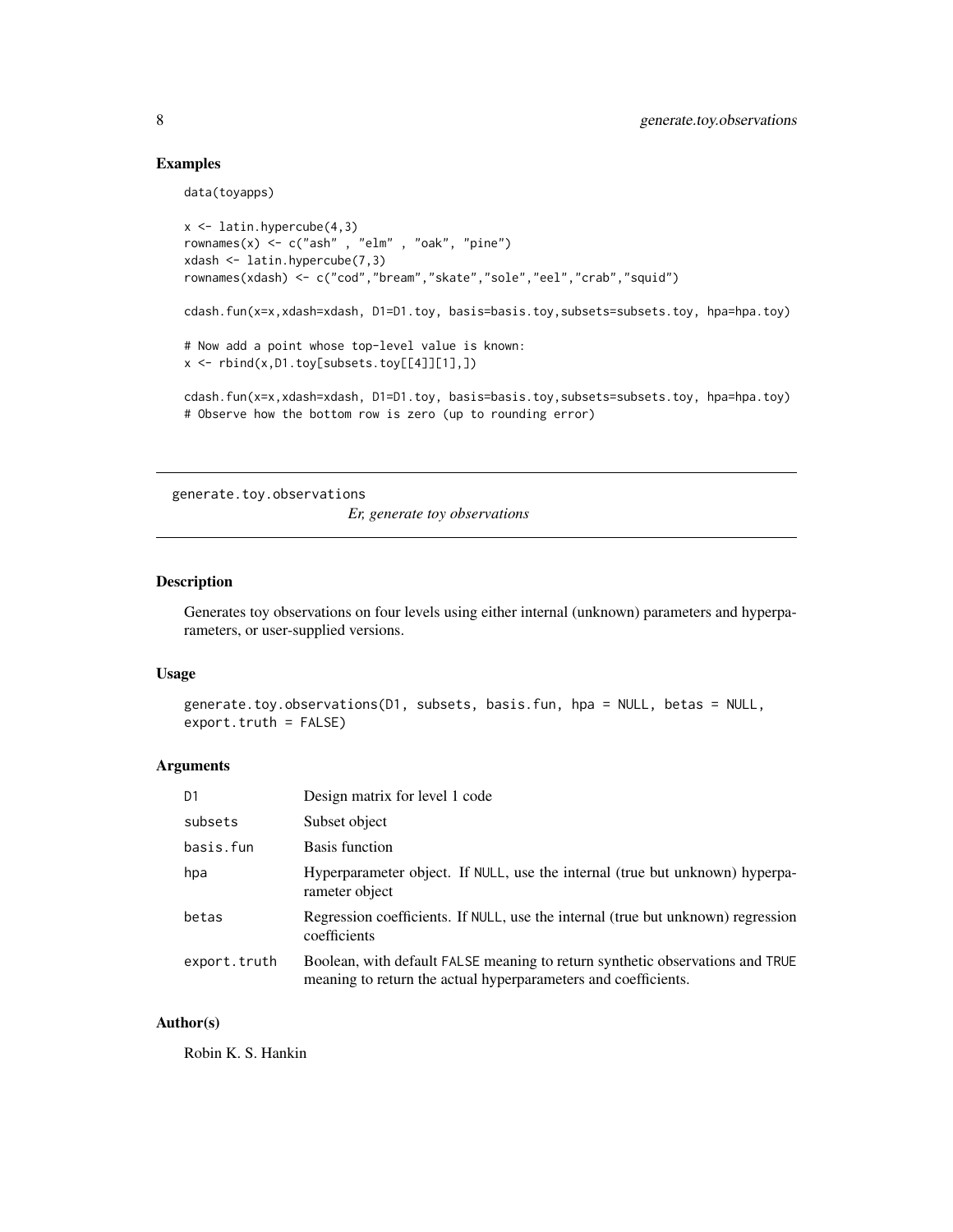#### <span id="page-8-0"></span>genie 1996 waarde gehad. Dit was die 1996 was die 1997 was die 1997 was die 1997 was die 1998 was die 1998 was

#### References

M. C. Kennedy and A. O'Hagan 2000. "Predicting the output from a complex computer code when fast approximations are available" Biometrika, 87(1): pp1-13

#### Examples

```
data(toyapps)
generate.toy.observations(D1=D1.toy, subsets=subsets.toy, basis.fun=basis.toy)
```
<span id="page-8-1"></span>genie *Genie datasets for approximator package*

# **Description**

Genie datasets that illustrate the package.

# Usage

```
data(genie)
D1.genie
hpa.genie
z.genie
subsets.genie
basis.genie(x)
hpa.fun.genie(x)
hpa.genie.start
hpa.genie.optimal
```
#### Arguments

x A 4-element vector (for basis.genie()); a 19-element vector (for hpa.fun.genie())

# Format

The genie example is a case with three levels.

The D1.genie matrix is 36 rows of code run points, corresponding to the observations of the level 1 code. It has four columns, one per parameter.

hpa.genie is a hyperparameter object.

subsets. genie is a list of three elements. Element  $i$  corresponds to the rows of  $D1$ . genie at which level i has been observed.

z.genie is a three element list. Each element is a vector; element  $i$  corresponds to observations of level i. The lengths will match those of subsets.genie.

Function basis.genie() is a suitable basis function.

Function hpa.fun.genie() creates a hyperparameter object in a form suitable for passing to the other functions in the library.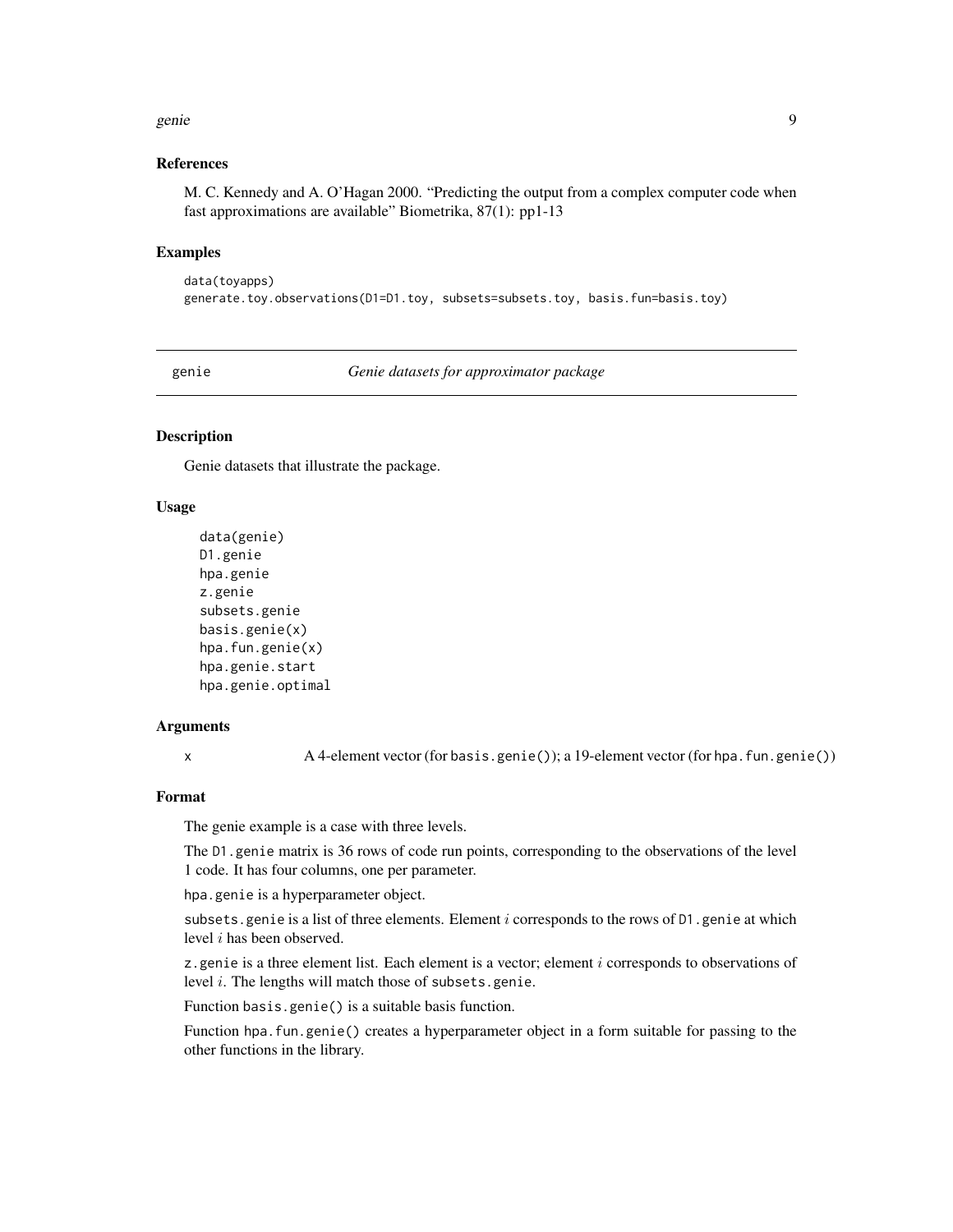#### <span id="page-9-0"></span>Author(s)

Robin K. S. Hankin

#### References

M. C. Kennedy and A. O'Hagan 2000. "Predicting the output from a complex computer code when fast approximations are available" Biometrika, 87(1): pp1-13

#### Examples

```
data(genie)
z.genie
jj <- list(trace=100,maxit=10)
hpa.genie.level1 <- opt.1(D=D1.genie, z=z.genie,
                          basis=basis.genie, subsets=subsets.genie,
                          hpa.start=hpa.genie.start,control=jj)
hpa.genie.level2 <- opt.gt.1(level=2, D=D1.genie, z=z.genie,
                          basis=basis.genie, subsets=subsets.genie,
                          hpa.start=hpa.genie.level1,control=jj)
hpa.genie.level3 <- opt.gt.1(level=3, D=D1.genie, z=z.genie,
                          basis=basis.genie, subsets=subsets.genie,
                          hpa.start=hpa.genie.level2,control=jj)
```
H.fun *The H matrix*

#### Description

Returns the matrix of bases H. The "app" of the function name means "approximator", to distinguish it from function H. fun() of the calibrator package.

#### Usage

```
H.fun.app(D1, subsets, basis, hpa)
```
# **Arguments**

| D1      | Design matrix for level 1 code |
|---------|--------------------------------|
| subsets | Subsets object                 |
| basis   | <b>Basis function</b>          |
| hpa     | Hyperparameter object          |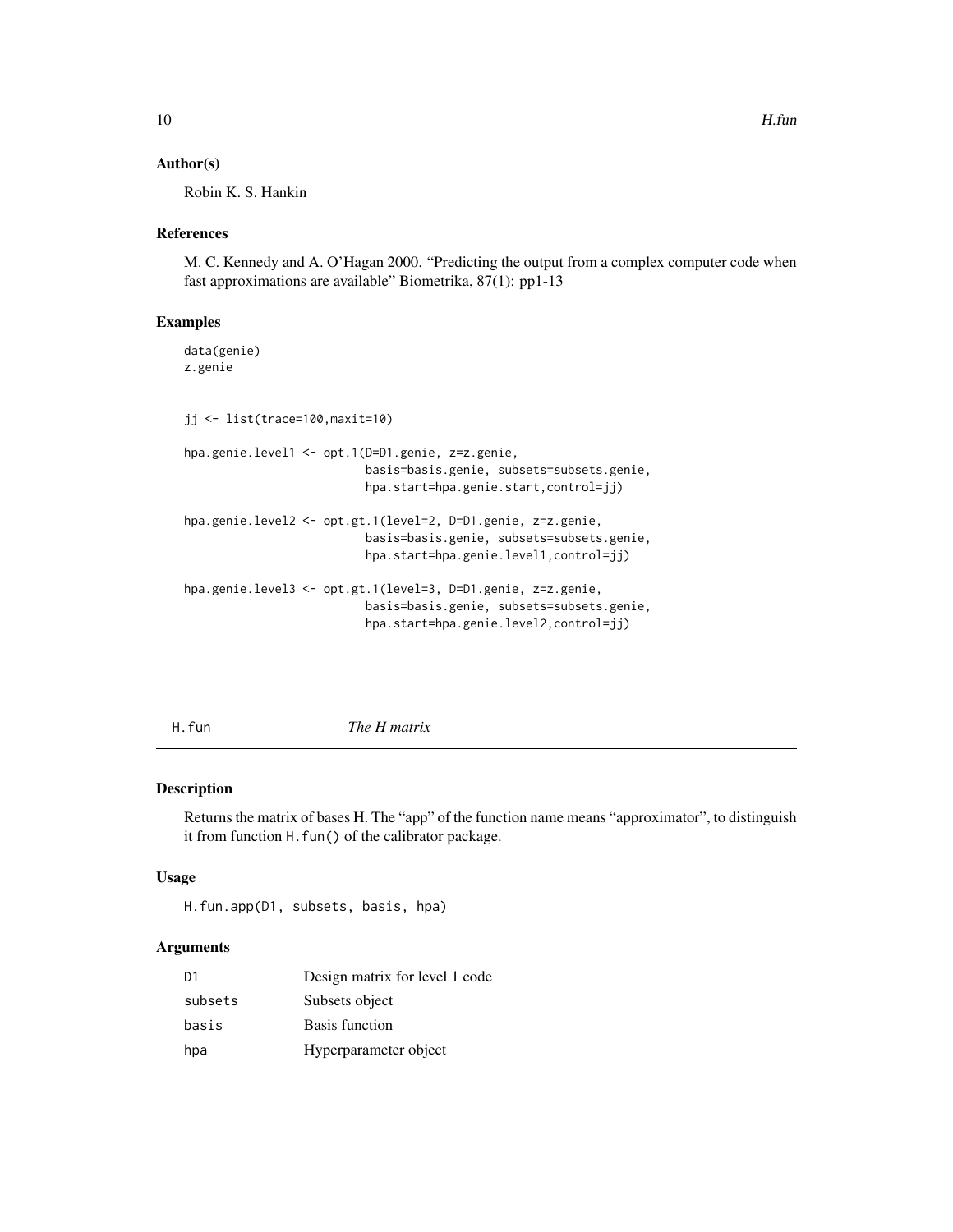#### <span id="page-10-0"></span>hdash.fun 11

# Author(s)

Robin K. S. Hankin

# References

M. C. Kennedy and A. O'Hagan 2000. "Predicting the output from a complex computer code when fast approximations are available" Biometrika, 87(1): pp1-13

#### Examples

```
data(toyapps)
H.fun.app(D1.toy , subsets=subsets.toy , basis=basis.toy , hpa=hpa.toy)
```
hdash.fun *Hdash*

#### Description

Returns the thing at the top of page 6

# Usage

hdash.fun(x, hpa, basis)

#### Arguments

| $\mathsf{x}$ | Point in question     |
|--------------|-----------------------|
| hpa          | Hyperparameter object |
| basis        | Basis functions       |

# Author(s)

Robin K. S. Hankin

# References

M. C. Kennedy and A. O'Hagan 2000. "Predicting the output from a complex computer code when fast approximations are available" Biometrika, 87(1): pp1-13

# Examples

```
data(toyapps)
hdash.fun(x=1:3 , hpa=hpa.toy,basis=basis.toy)
uu <- rbind(1:3,1,1:3,3:1)
rownames(uu) <- paste("uu",1:4,sep="_")
hdash.fun(x=uu, hpa=hpa.toy,basis=basis.toy)
```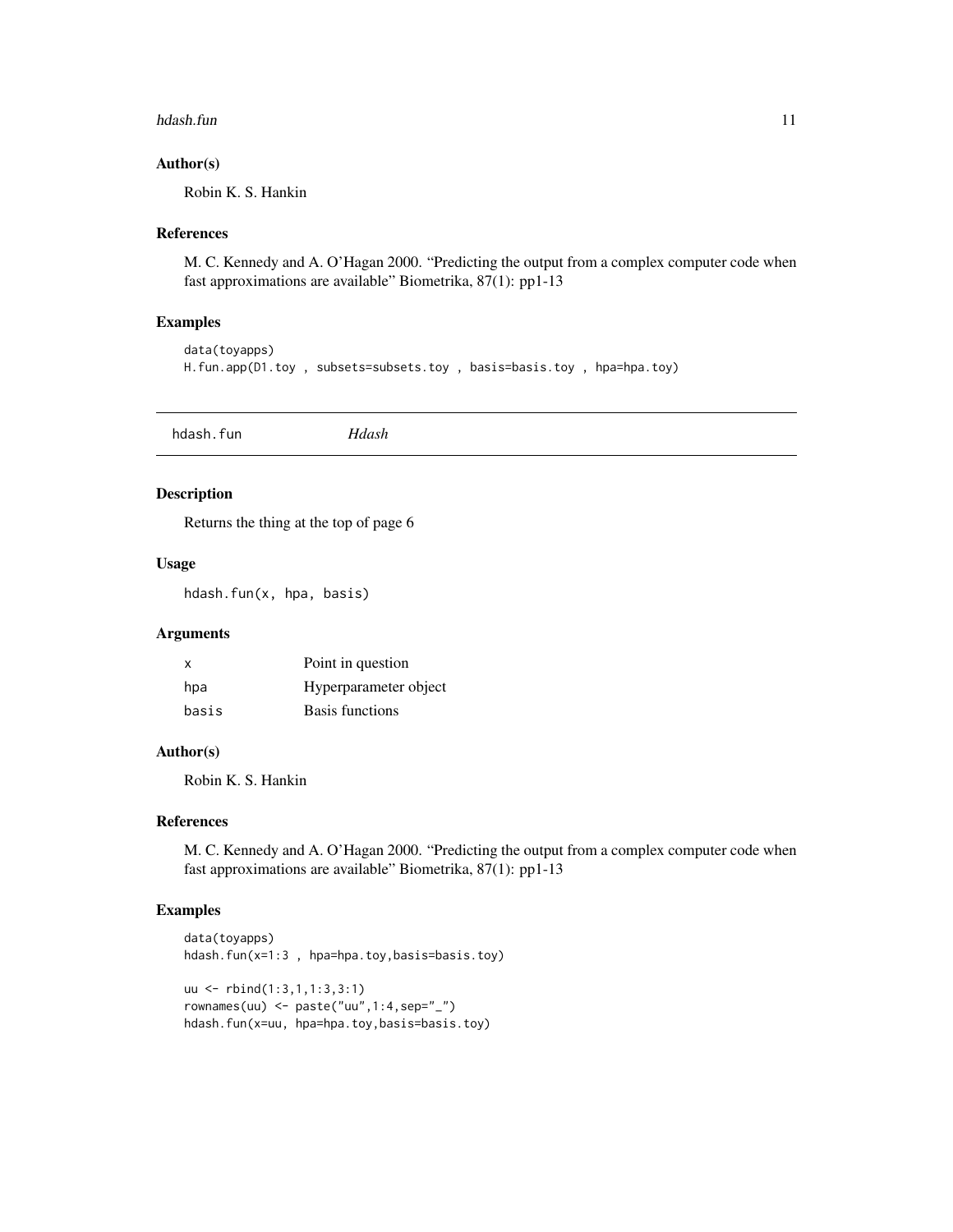<span id="page-11-0"></span>

Creates a hyperparameter object from a vector of length 19. Intended as a toy example to be modified for real-world cases.

#### Usage

 $hpa.fun.tov(x)$ 

### Arguments

x Vector of length 19 that specifies the correlation scales

# Details

Elements 1-4 of x specify the sigmas for each of the four levels in the toy example. Elements 5-7 specify the correlation scales for level 1, elements 8-10 the scales for level 2, and so on.

Internal function pdm.maker() shows how the B matrix is obtained from the various elements of input argument x. Note how, in this simple example, the B matrices are diagonal, but generalizing to non-diagonal matrices should be straightforward (if you can guarantee that they remain positive definite).

### Value

| sigmas | The four sigmas corresponding to the four levels     |
|--------|------------------------------------------------------|
| B.     | The four B matrices corresponding to the four levels |
| rhos   | The three (sic) matrices corresponding to levels 1-3 |

# Author(s)

Robin K. S. Hankin

# References

M. C. Kennedy and A. O'Hagan 2000. "Predicting the output from a complex computer code when fast approximations are available" Biometrika, 87(1): pp1-13

# Examples

hpa.fun.toy(1:19)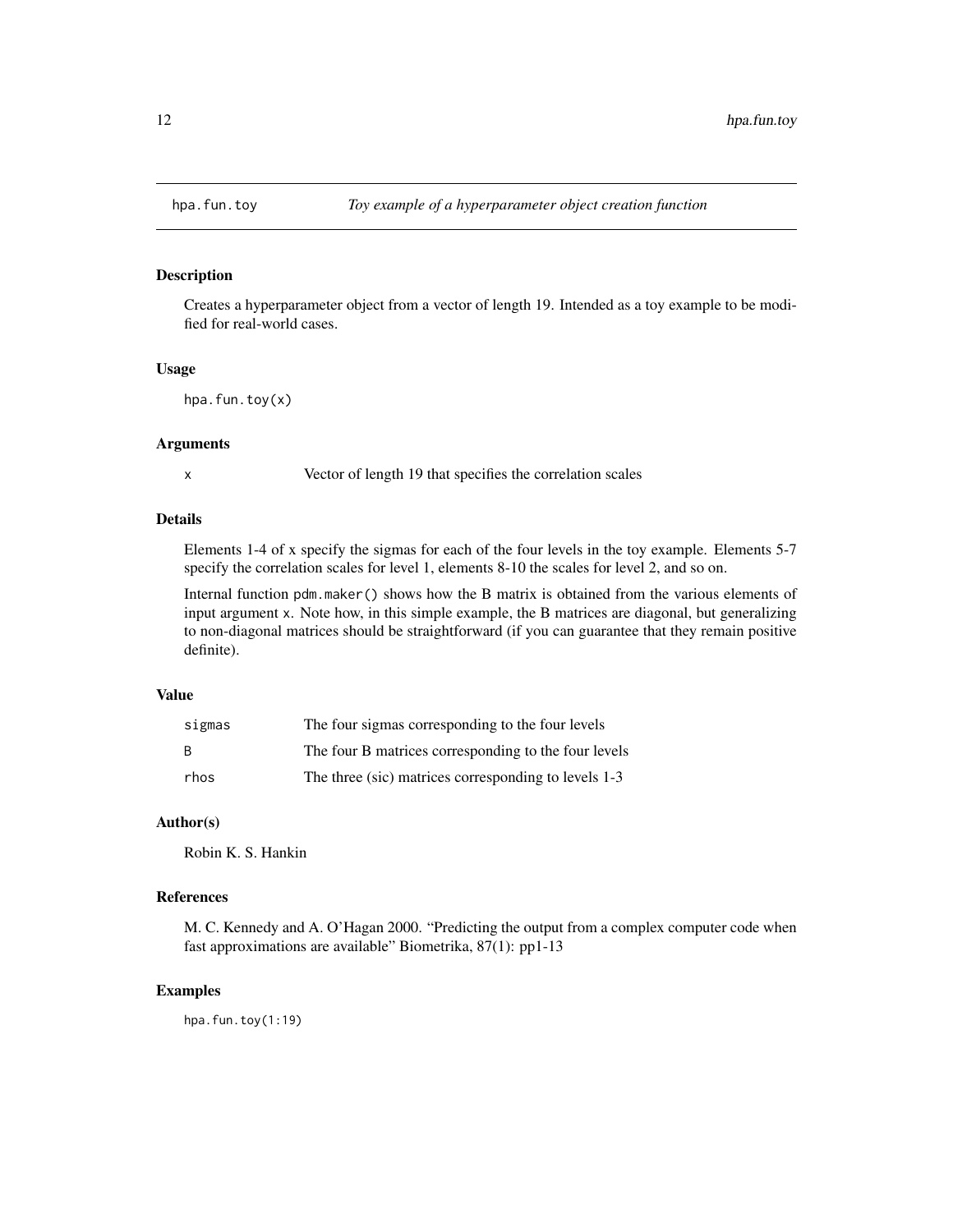<span id="page-12-1"></span><span id="page-12-0"></span>

Checks observational data for consistency with a subsets object: the length of the vectors should match

#### Usage

is.consistent(subsets, z)

# Arguments

| subsets | A subsets object |
|---------|------------------|
| Z       | Data             |

# Value

Returns TRUE or FALSE depending on whether z is consistent with subsets.

# Author(s)

Robin K. S. Hankin

# References

M. C. Kennedy and A. O'Hagan 2000. "Predicting the output from a complex computer code when fast approximations are available" Biometrika, 87(1): pp1-13

# See Also

[is.nested](#page-16-1)

# Examples

```
data(toyapps)
stopifnot(is.consistent(subsets.toy,z.toy))
```

```
z.toy[[4]] <- 1:6
is.consistent(subsets.toy,z.toy)
```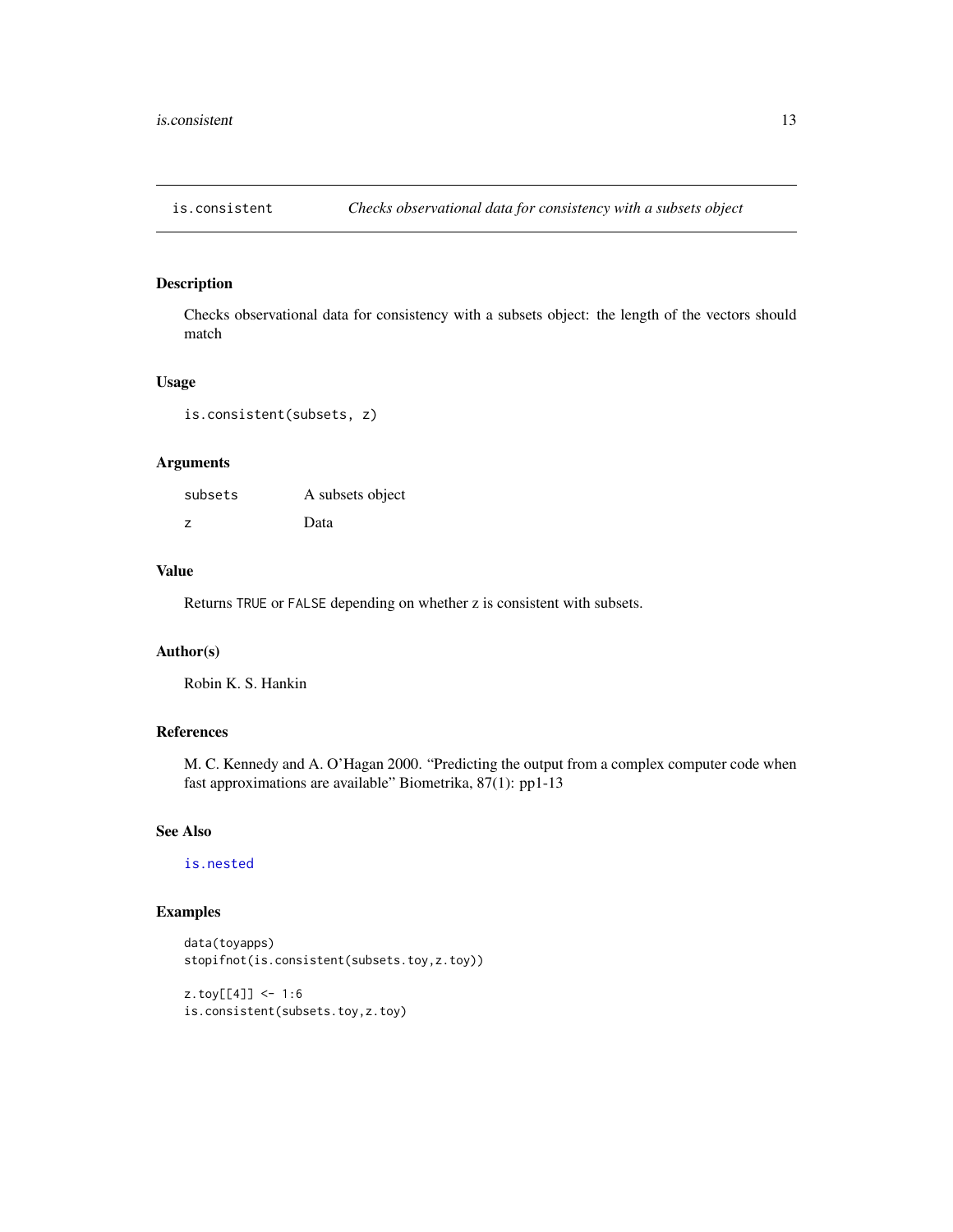<span id="page-13-0"></span>

Returns the mean of the Gaussian process conditional on the observations and the hyperparameters

# Usage

mdash.fun(x, D1, subsets, hpa, Vinv = NULL, use.Vinv = TRUE, z, basis)

# Arguments

| $\mathsf{x}$ | Point at which mean is desired                                                                                                    |
|--------------|-----------------------------------------------------------------------------------------------------------------------------------|
| D1           | Code design matrix for level 1 code                                                                                               |
| subsets      | subsets object                                                                                                                    |
| hpa          | Hyperparameter object                                                                                                             |
| Vinv         | Inverse of the variance matrix; if NULL, the function will calculate it                                                           |
| use.Vinv     | Boolean, with default TRUE meaning to use the inverse of V and FALSE meaning<br>to use a method that does not involve inverting V |
| z            | observations                                                                                                                      |
| basis        | Basis functions                                                                                                                   |

# Author(s)

Robin K. S. Hankin

# References

M. C. Kennedy and A. O'Hagan 2000. "Predicting the output from a complex computer code when fast approximations are available" Biometrika, 87(1): pp1-13

# Examples

```
data(toyapps)
mdash.fun(x=1:3,D1=D1.toy,subsets=subsets.toy,hpa=hpa.toy,z=z.toy,basis=basis.toy)
uu <- rbind(1:3,1,3:1,1:3)
rownames(uu) <- c("first","second","third","fourth")
```
mdash.fun(x=uu,D1=D1.toy,subsets=subsets.toy,hpa=hpa.toy,z=z.toy,basis=basis.toy)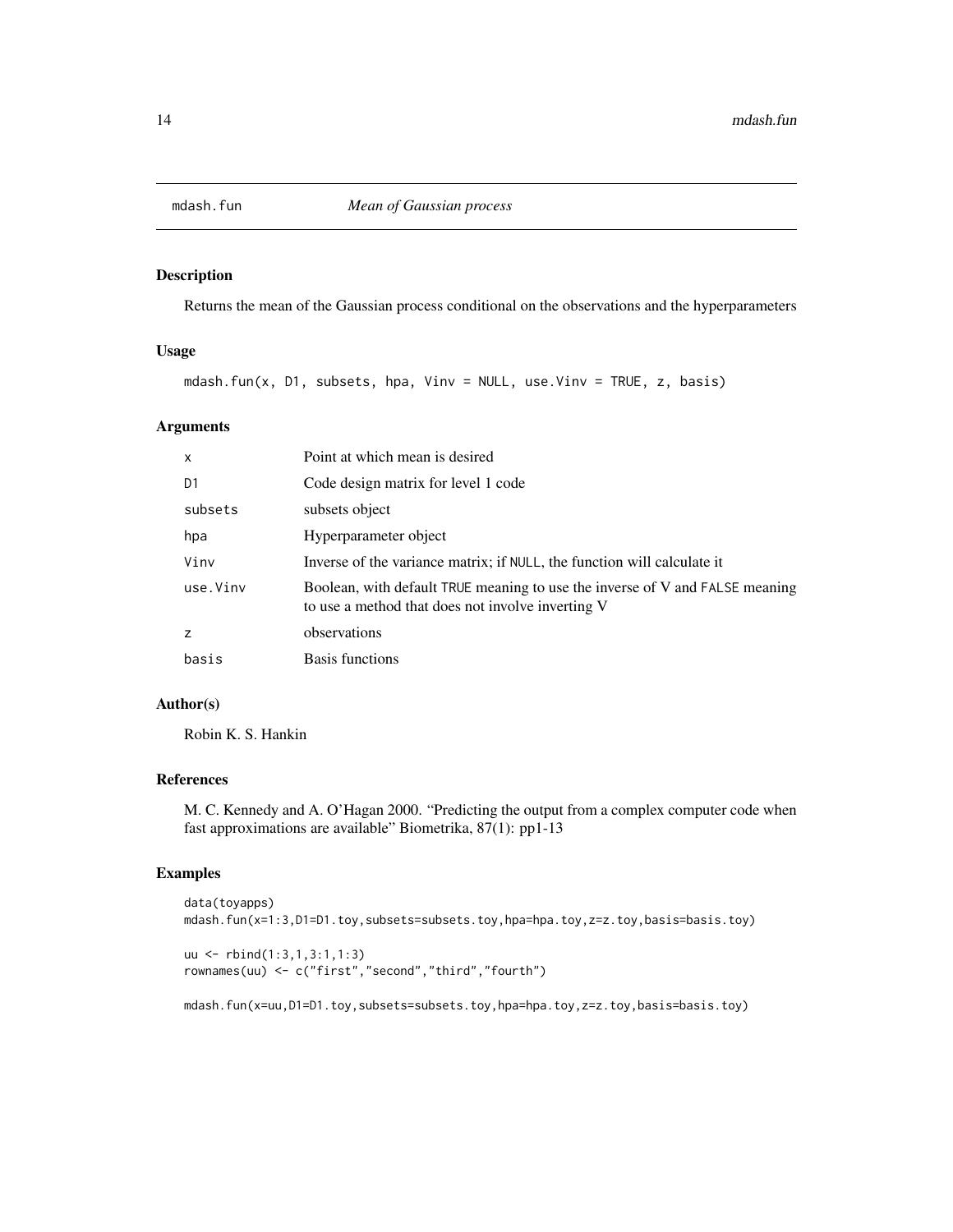<span id="page-14-0"></span>

Returns the likelihood of a set of hyperparameters given the data. Functions opt1() and opt.gt.1() find hyperparameters that maximize the relevant likelihood for level 1 and higher levels respectively. Function object() returns the expression given by equation 9 in KOH2000, which is minimized opt1() and opt.gt.1().

### Usage

```
object(level, D, z, basis, subsets, hpa)
opt.1(D, z, basis, subsets, hpa.start, give.answers=FALSE, ...)
opt.gt.1(level, D, z, basis, subsets, hpa.start, give.answers=FALSE, ...)
```
# Arguments

| level                   | level                                                                                                                                           |
|-------------------------|-------------------------------------------------------------------------------------------------------------------------------------------------|
| D                       | Design matrix for top-level code                                                                                                                |
| z                       | Data                                                                                                                                            |
| basis                   | Basis function                                                                                                                                  |
| subsets                 | subsets object                                                                                                                                  |
| hpa                     | hyperparameter object                                                                                                                           |
| hpa.start               | Starting value for hyperparameter object                                                                                                        |
| give.answers            | Boolean, with default FALSE meaning to return just the point estimate, and TRUE<br>meaning to return extra information from the call to optim() |
| $\cdot$ $\cdot$ $\cdot$ | Extra arguments passed to optim(). A common one would be control=list(trace=100)                                                                |
|                         |                                                                                                                                                 |

# Details

This function is the object function used in toy optimizers optimal.hpa().

#### Author(s)

Robin K. S. Hankin

# References

M. C. Kennedy and A. O'Hagan 2000. "Predicting the output from a complex computer code when fast approximations are available" Biometrika, 87(1): pp1-13

#### See Also

[genie](#page-8-1)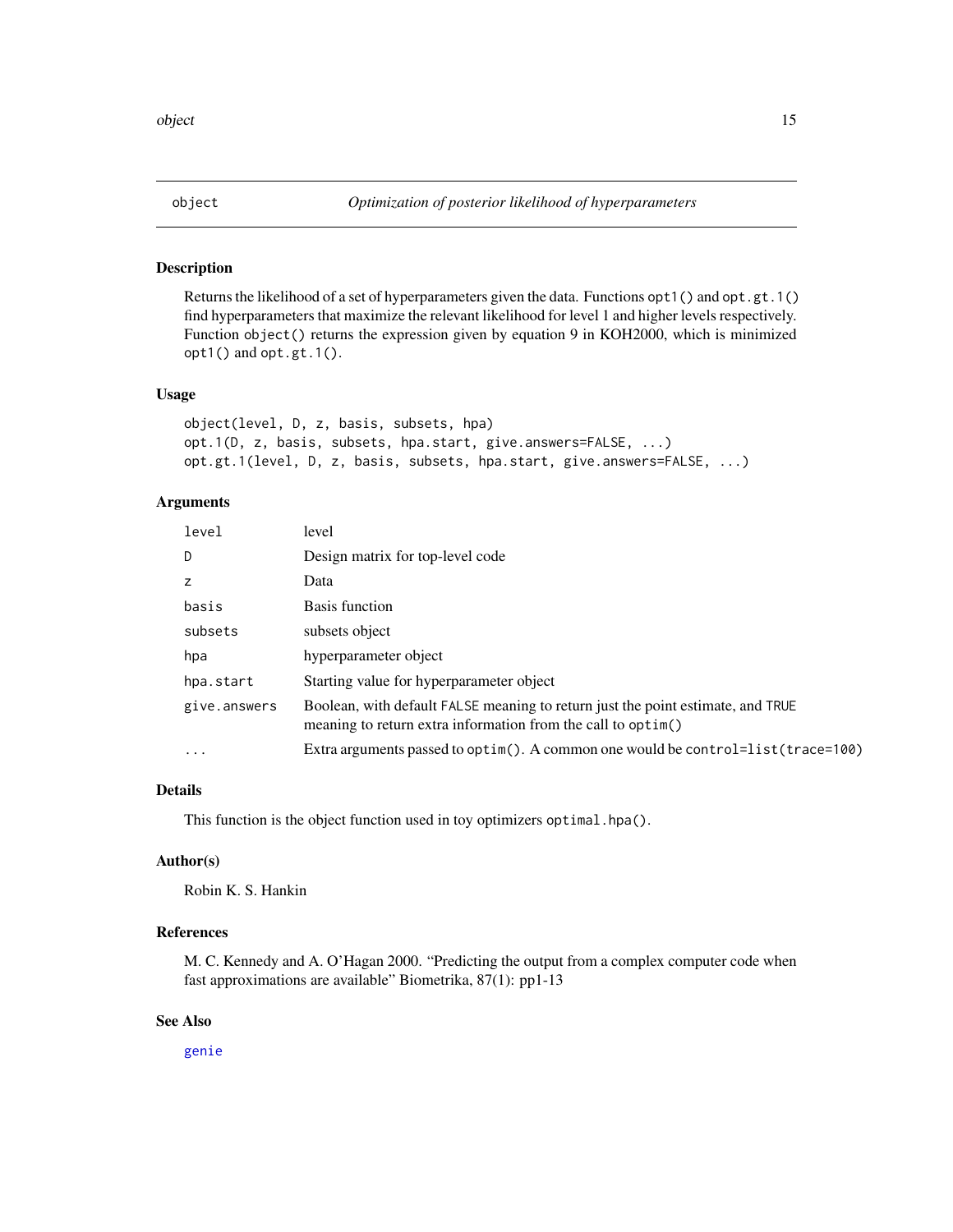# <span id="page-15-0"></span>Examples

```
data(toyapps)
object(level=4, D=D1.toy , z=z.toy,basis=basis.toy,
   subsets=subsets.toy, hpa=hpa.fun.toy(1:19))
object(level=4, D=D1.toy , z=z.toy,basis=basis.toy,
   subsets=subsets.toy, hpa=hpa.fun.toy(3+(1:19)))
# Now a little example of finding optimal hyperpameters in the toy case
# (a bigger example is given on the genie help page)
jj <- list(trace=100,maxit=10)
hpa.toy.level1 <- opt.1(D=D1.toy, z=z.toy, basis=basis.toy,
          subsets=subsets.toy, hpa.start=hpa.toy,control=jj)
hpa.toy.level2 <- opt.gt.1(level=2, D=D1.toy, z=z.toy,
           basis=basis.toy, subsets=subsets.toy,
           hpa.start=hpa.toy.level1, control=jj)
hpa.toy.level3 <- opt.gt.1(level=3, D=D1.toy, z=z.toy,
           basis=basis.toy, subsets=subsets.toy,
           hpa.start=hpa.toy.level2, control=jj)
hpa.toy.level4 <- opt.gt.1(level=4, D=D1.toy, z=z.toy,
           basis=basis.toy, subsets=subsets.toy,
           hpa.start=hpa.toy.level3, control=jj)
```
#### Pi *Kennedy's Pi notation*

# Description

Evaluates Kennedy's ∏ product

#### Usage

Pi(hpa, i, j)

#### Arguments

| hpa | Hyperparameter object |
|-----|-----------------------|
|     | subscript             |
|     | superscript           |

# Details

This function evaluates Kennedy's  $\prod$  product, but with the additional feature that  $\prod_{i=1}^{j}$  = 0 if  $i$  >  $j + 1$ . This seems to work in practice.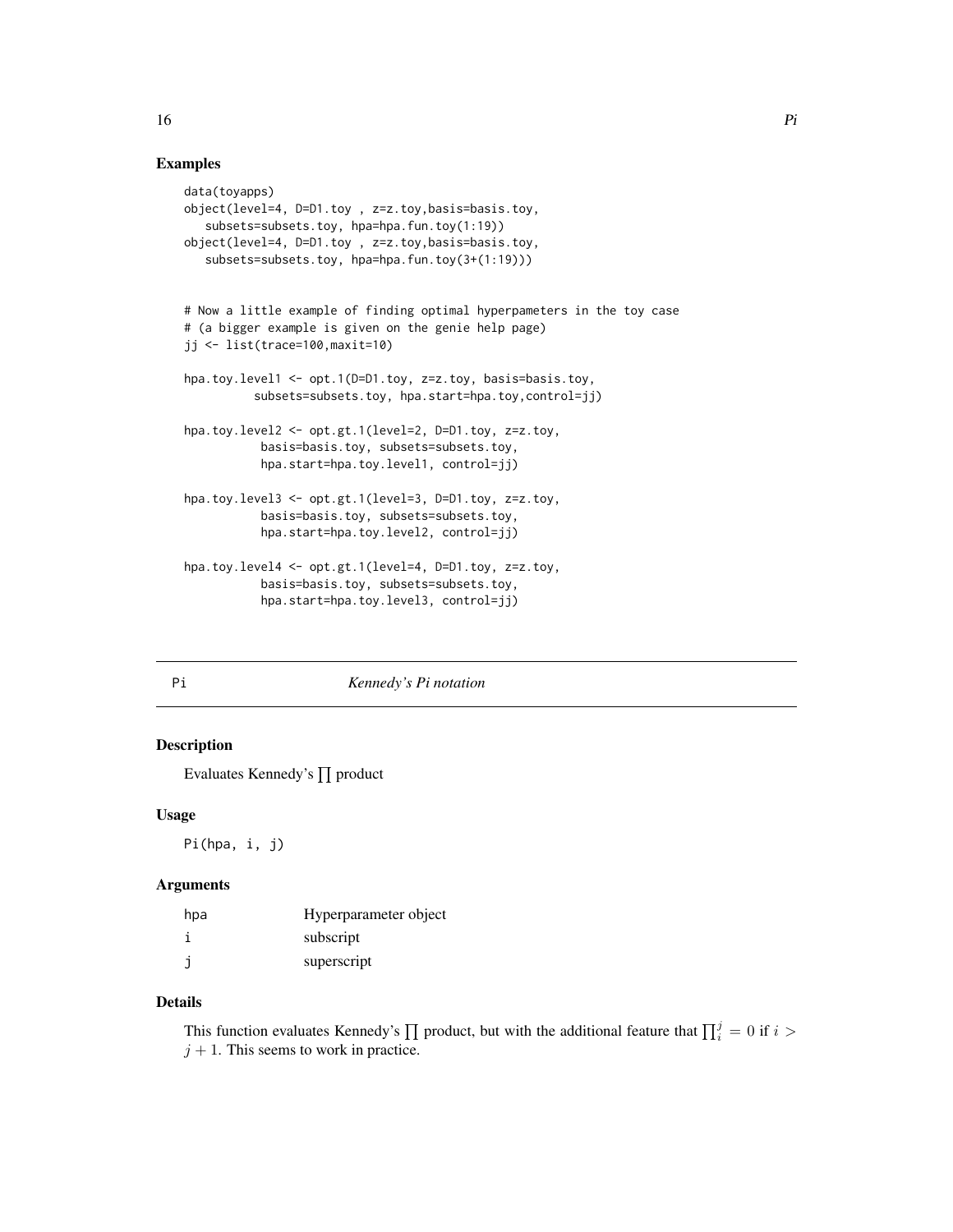#### <span id="page-16-0"></span> $\frac{17}{2}$  subsets.fun

#### Author(s)

Robin K. S. Hankin

# References

M. C. Kennedy and A. O'Hagan 2000. "Predicting the output from a complex computer code when fast approximations are available" Biometrika, 87(1): pp1-13

# Examples

```
data(toyapps)
Pi(hpa.toy,1,2)
Pi(hpa.toy,2,2)
Pi(hpa.toy,3,2)
Pi(hpa.toy,4,2)
```
subsets.fun *Generate and test subsets*

# <span id="page-16-1"></span>Description

Create a list of subsets (subsets.fun()); or, given a list of subsets, test for correct inclusion (is.nested()), or strict inclusion (is.strict()).

#### Usage

is.nested(subsets) is.strict(subsets) subsets.fun(n, levels = 4,  $prob = 0.7$ )

#### Arguments

| subsets | In is. $nested()$ , a list of subsets to be tested                                                                |
|---------|-------------------------------------------------------------------------------------------------------------------|
| n       | Number of observations in the lowest level (ie level 1, the fastest code)                                         |
| levels  | Number of levels                                                                                                  |
| prob    | Probability of choosing an observation at level $n + 1$ given that there is one at<br>the same place at level $n$ |

# Author(s)

Robin K. S. Hankin (subsets.fun()); Peter Dalgaard (via R-help)

# References

M. C. Kennedy and A. O'Hagan 2000. "Predicting the output from a complex computer code when fast approximations are available" Biometrika, 87(1): pp1-13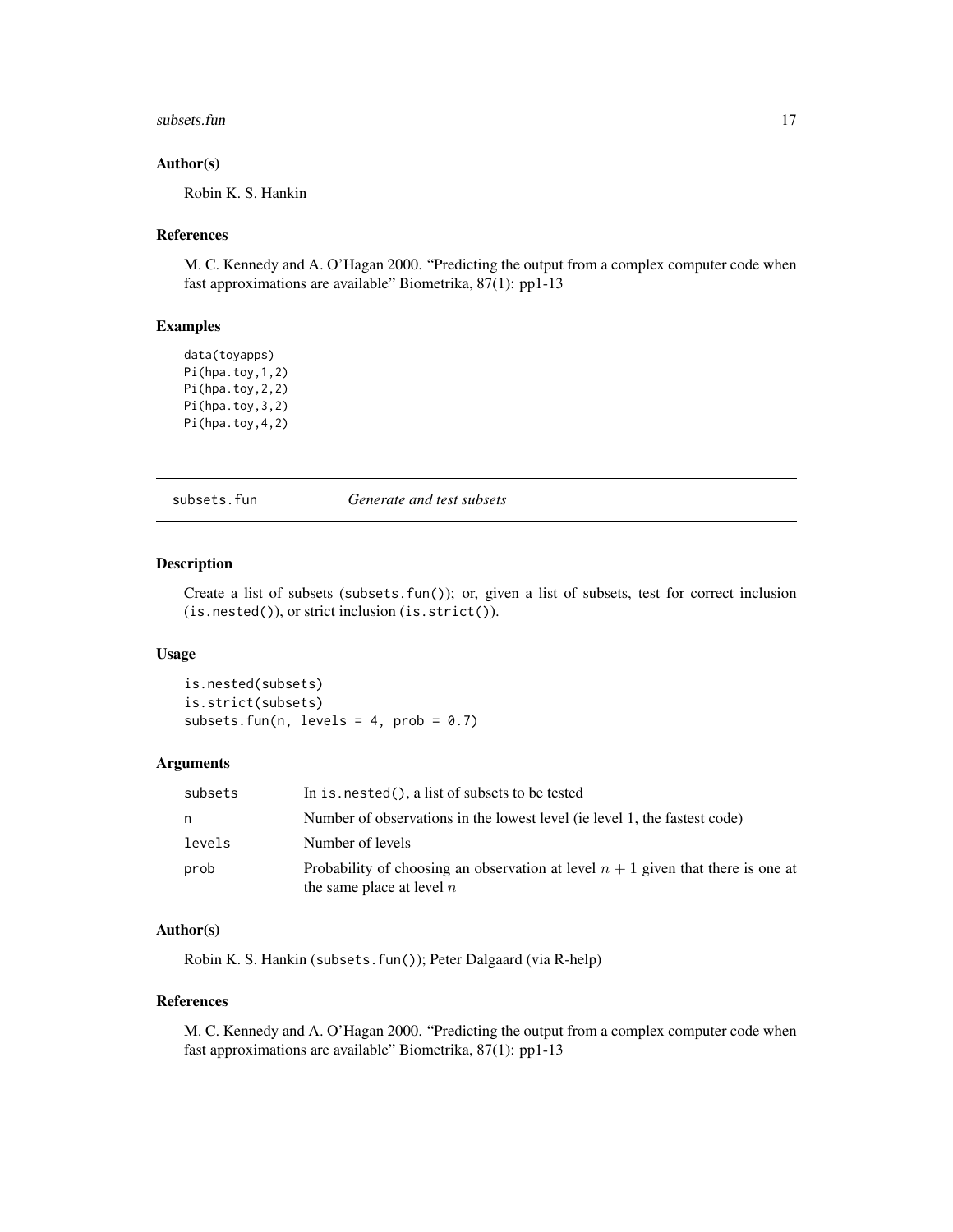# Examples

```
is.nested(subsets.fun(20)) # Should be TRUE
data(toyapps)
stopifnot(is.nested(subsets.toy))
```
# subset\_maker *Create a simple subset object*

### Description

Given an integer vector whose  $i^{\text{th}}$  element is the number of runs at level i, return a subset object in echelon form.

# Usage

subset\_maker(x)

#### Arguments

x A vector of integers

#### Details

In this context, x being in "echelon form" means that

- x is consistent in the sense of passing is.consistent()
- For each  $i$ ,  $x[[i]] = 1$ : n for some  $n$ .

#### Value

A list object suitable for use as a subset object

#### Author(s)

Robin K. S. Hankin

#### See Also

[is.consistent](#page-12-1), [is.nested](#page-16-1), [is.strict](#page-16-1)

# Examples

subset\_maker(c(10,4,3))

```
is.nested(subset_maker(c(4,9,6))) #should be FALSE
is.nested(subset_maker(c(9,6,4))) #should be TRUE
```
<span id="page-17-0"></span>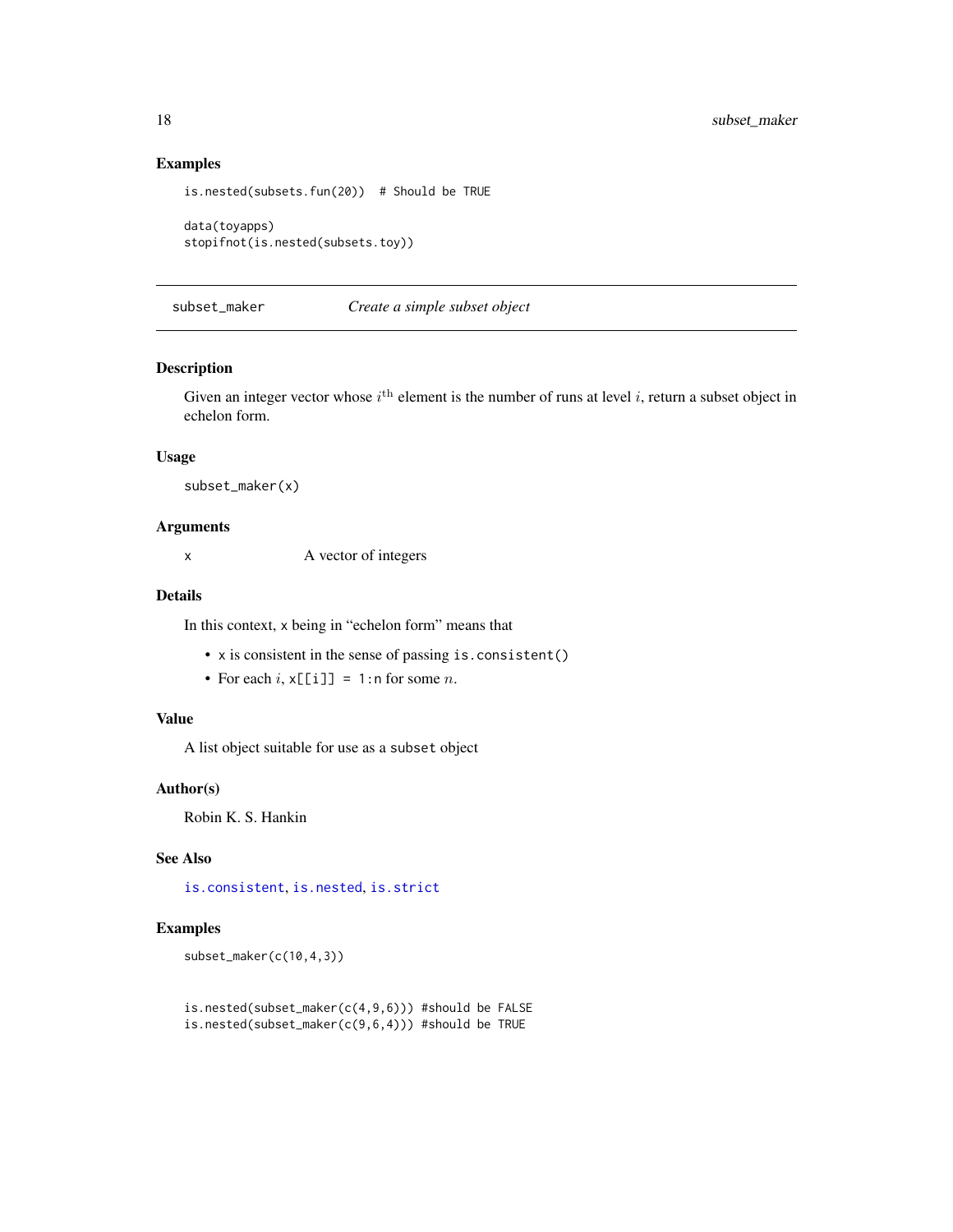<span id="page-18-0"></span>

Returns generalized distances from a point to the design matrix as per equation 10

# Usage

tee.fun(x, D1, subsets, hpa)

# Arguments

| $\mathsf{X}$   | Point in parameter space       |
|----------------|--------------------------------|
| D <sub>1</sub> | Design matrix for level 1 code |
| subsets        | subsets object                 |
| hpa            | Hyperparameter object          |

#### Details

See equation 10

# Author(s)

Robin K. S. Hankin

#### References

M. C. Kennedy and A. O'Hagan 2000. "Predicting the output from a complex computer code when fast approximations are available" Biometrika, 87(1): pp1-13

# Examples

```
data(toyapps)
tee.fun(x=1:3, D1=D1.toy, subsets=subsets.toy, hpa=hpa.toy)
```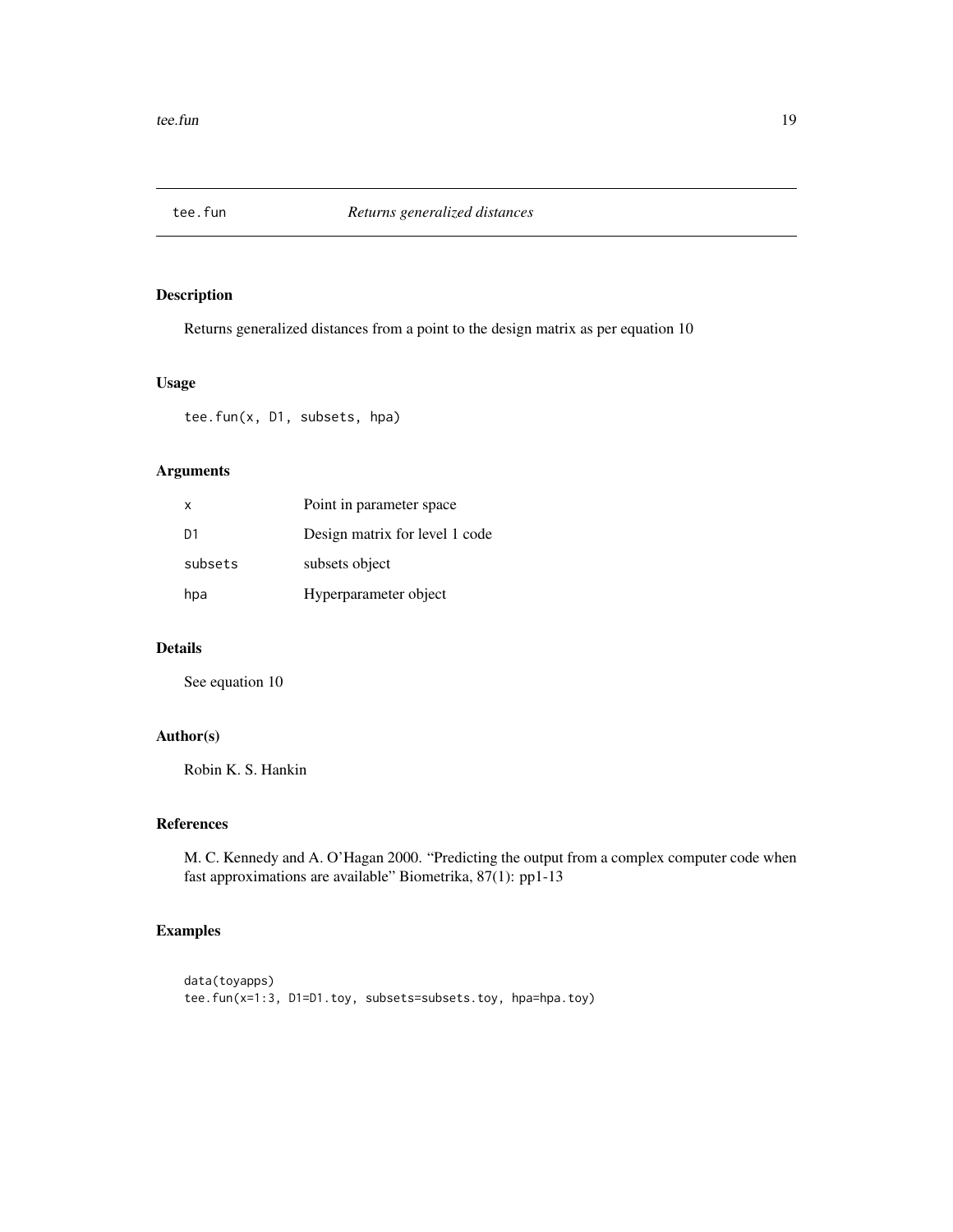<span id="page-19-0"></span>

Toy datasets that illustrate the package.

#### Usage

```
data(toyapps)
D1.toy
hpa.toy
z.toy
subsets.toy
betas.toy
```
#### Format

The toy example is a case with four levels.

The D1.toy matrix is 20 rows of code run points, corresponding to the observations of the level 1 code. It has three columns, one per parameter.

hpa.toy is a hyperparameter object. It is a list of three elements: sigmas, B, and rhos.

subsets. toy is a list of four elements. Element  $i$  corresponds to the rows of  $D1$ . toy at which level i has been observed.

 $z$ . toy is a four element list. Each element is a vector; element  $i$  corresponds to obsevations of level  $i.$  The lengths will match those of subsets.toy.

betas.toy is a matrix of coefficients.

#### Brief description of toy functions fully documented under their own manpage

Function generate.toy.observations() creates new toy datasets with any number of observations and code runs.

Function basis.toy() is an example of a basis function

Function hpa.fun.toy() creates a hyperparameter object such as phi.toy in a form suitable for passing to the other functions in the library.

See the helpfiles listed in the "see also" section below

# Details

All toy datasets are documented here. There are also several toy functions that are needed for a toy problem; these are documented separately (they are too diverse to document fully in a single manpage). Nevertheless a terse summary for each toy function is provided on this page. All toy functions in the package are listed under "See Also".

# Author(s)

Robin K. S. Hankin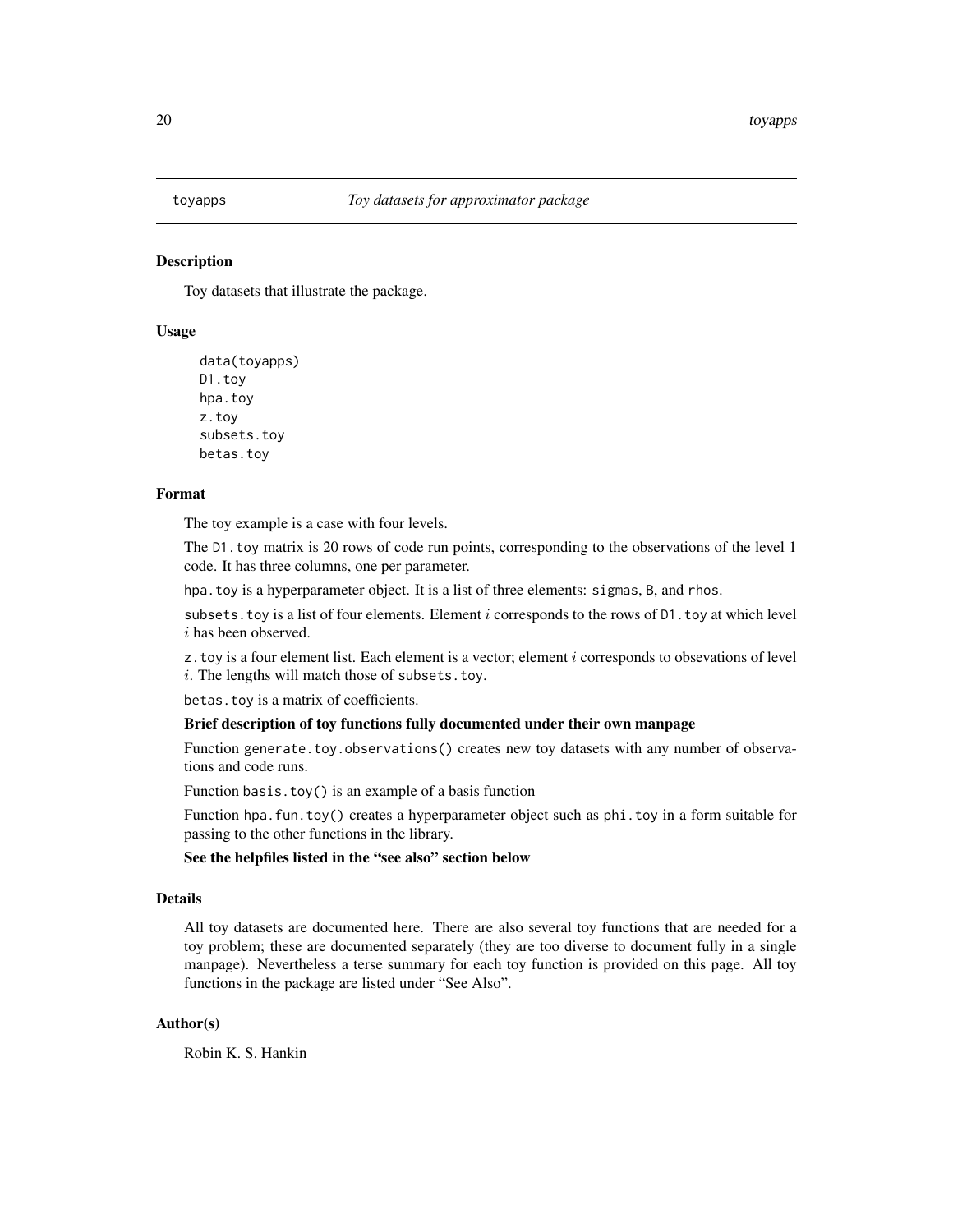#### <span id="page-20-0"></span>V.fun.app 21

# References

M. C. Kennedy and A. O'Hagan 2000. "Predicting the output from a complex computer code when fast approximations are available" Biometrika, 87(1): pp1-13

#### Examples

data(toyapps)

```
is.consistent(subsets.toy , z.toy)
```
generate.toy.observations(D1.toy, subsets.toy, basis.toy, hpa.toy, betas.toy)

V.fun.app *Variance matrix*

# Description

Given a design matrix, a subsets object and a hyperparameter object, return the variance matrix. The "app" of the function name means "approximator", to distinguish it from function V.fun() of the calibrator package.

# Usage

V.fun.app(D1, subsets, hpa)

# Arguments

| D <sub>1</sub> | Design matrix for level 1 code |
|----------------|--------------------------------|
| subsets        | Subsets object                 |
| hpa            | Hyperparameter object          |

#### Author(s)

Robin K. S. Hankin

# References

M. C. Kennedy and A. O'Hagan 2000. "Predicting the output from a complex computer code when fast approximations are available" Biometrika, 87(1): pp1-13

# Examples

data(toyapps) V.fun.app(D1.toy,subsets.toy,hpa.toy)